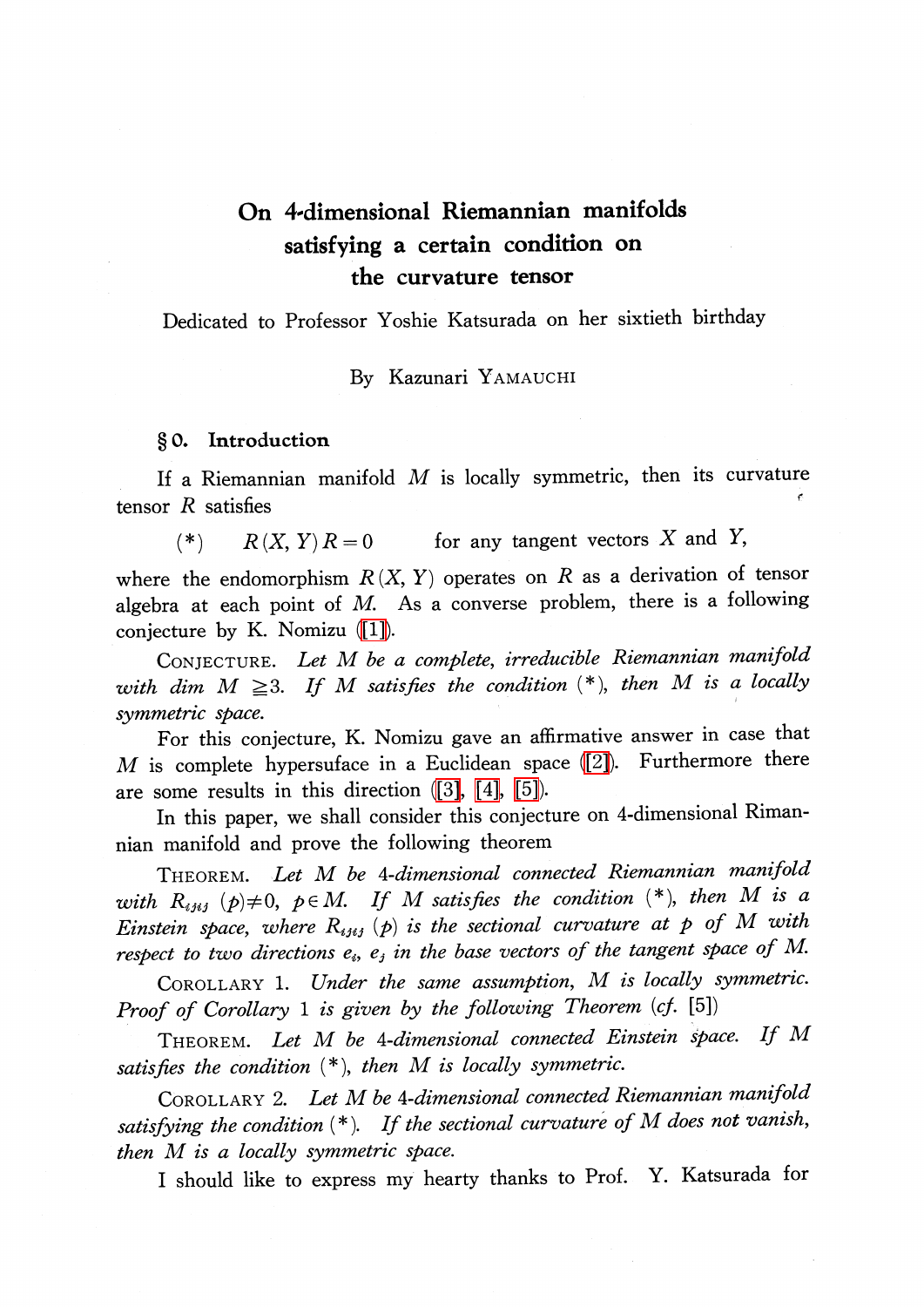her kind suggestions and many valuable criticisms.

#### \S 1. Preliminaries

We can see that there is an orthonormal basis  $\{e_{1}, e_{2}, e_{3}, e_{4}\}$  at each tangent space of  $M$  such that

$$
(A) \quad R_{1213} = R_{1214} = R_{1223} = R_{1224} = R_{1314} = R_{1323} = 0,
$$

where  $R_{ijkl}=g(R(e_{i}, e_{j})e_{l}, e_{k}), \ \ 1\leq i,j,k,l\leq 4, \ \ g$  being the Riemannian metric of M. Let us denote by  $X^{\wedge}Y$  the endomorphism which maps Z upon  $g(Z, Y)X-g(Z, X)Y$ . Then we have

$$
R(e_i, e_j) = \sum_{a
$$

From the above relation we have

(1. 1)  
\n
$$
(R(e_i, e_j)R)(e_k, e_i) = \left[\sum_{a < b} R_{ijab}e_a{}^{\wedge} e_b, \sum_{c < d} R_{klcd}e_c{}^{\wedge} e_d\right]
$$
\n
$$
-R\left((\sum_{a < b} R_{ijab}e_a{}^{\wedge} e_b)e_k, e_i\right)
$$
\n
$$
-R\left(e_k, (\sum_{a < b} R_{ijab}e_a{}^{\wedge} e_b)e_l\right)
$$
\n
$$
= \sum_{a < b} \sum_{c < d} R_{ijab} \left\{R_{klcd}(\delta_{bc}e_a{}^{\wedge} e_d - \delta_{ac}e^{\wedge} e_b + \delta_{bd}e_a{}^{\wedge} e_c - \delta_{ad}e_a{}^{\wedge} e_b + \delta_{ak}R_{b}e_d\right\}
$$
\n
$$
- \delta_{bk}R_{alcd} - \delta_{bl}R_{kacd} + \delta_{al}R_{kbcd}\left(e_a{}^{\wedge} e_d\right)
$$

In 4-dimensional Riemannian manifold, only the following three cases are possible  $(1\leq i, j, k, l \leq 4, i, j, k, l\pm)$ 

- I.  $R_{ijkl}\neq 0$ ,
- II. one of  $R_{ijkl}$  is equal to zero,
- III.  $R_{ijkl}=0$ ,

where the symbol " $i, j, k, l \rightleftharpoons$ " means that  $i, j, k, l$  are mutually distinct. In the following sections, we always assume that M satisfies the condition  $(*)$ and  $R_{ijij}\n\neq 0$ 

 $\S$  2. Case of  $\mathrm{R}_{\text{ijkl}}\neq \mathrm{O} \ (i,j,k,l\pm)$ 

LEMMA 2.1.  $R_{ijil}=0$ .

PROOF. From  $(1, 1)$  we obtain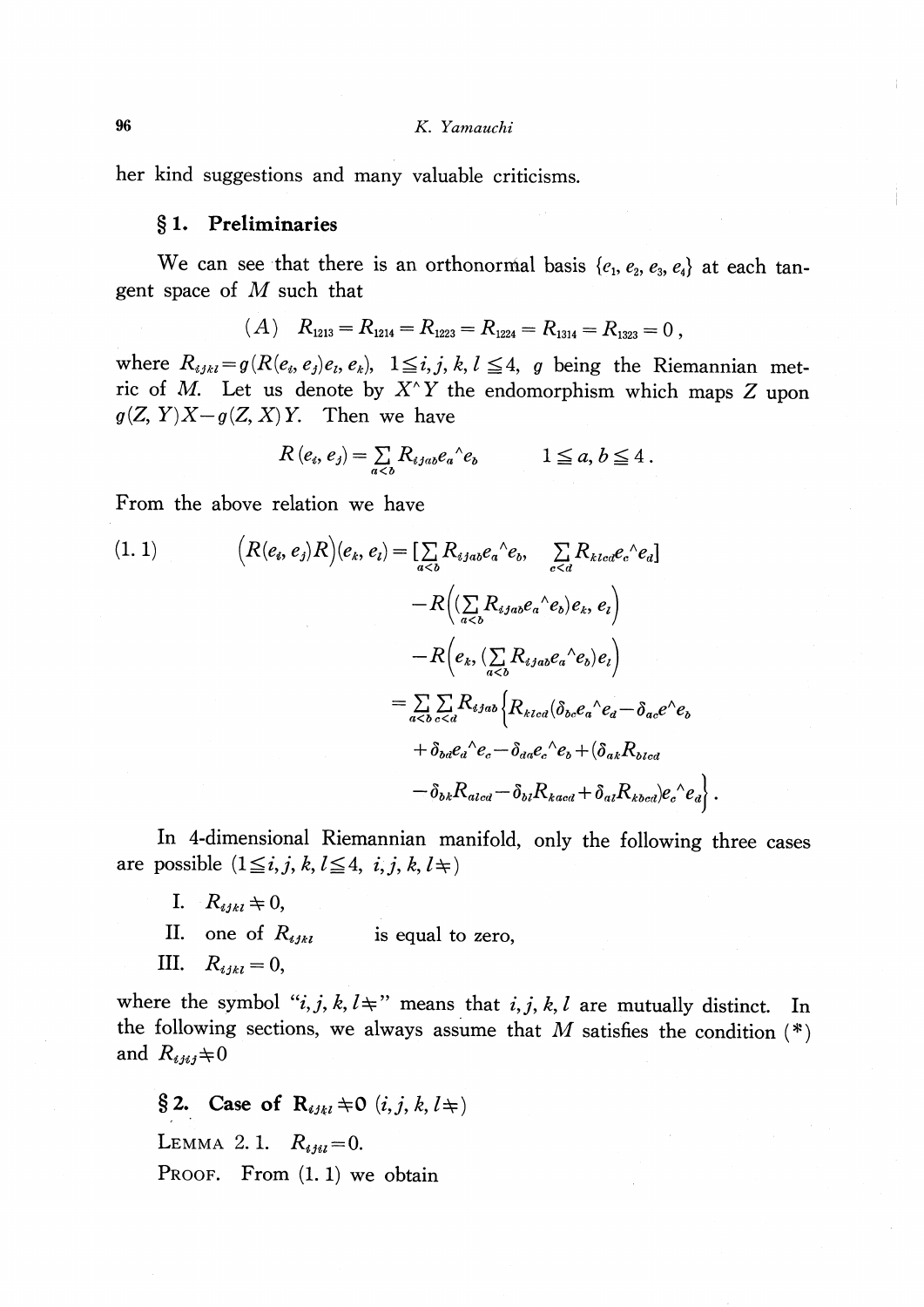On 4-dimensional riemannian manifolds satisfying a certain condition 97

$$
\begin{aligned} 0&=g\big(\big(R(e_1,e_2)R\big)(e_2,e_3)e_2,e_3\big)=2R_{1234}R_{2324}\,,\\ 0&=g\big(\big(R(e_1,e_3)R\big)(e_2,e_3)e_1,e_3\big)=R_{1423}R_{1334}\,,\\ 0&=g\big(\big(R(e_1,e_4)R\big)(e_2,e_4)e_1,e_4\big)=R_{1324}R_{1434}\,. \end{aligned}
$$

From these relations and  $R_{ijkl}\neq 0$   $(i, j, k, l\pm)$ , we get

(2. 1)  $R_{2324}=R_{1334}=R_{1434}=0$ .

From the above results and (1. 1) we have

$$
0 = g\left((R(e_1, e_2)R)(e_2, e_3)e_1, e_4\right) = R_{1234}R_{1424},
$$
  
\n
$$
0 = g\left((R(e_1, e_3)R)(e_2, e_3)e_2, e_3\right) = R_{1324}R_{2324},
$$
  
\n
$$
0 = g\left((R(e_1, e_4)R)(e_2, e_4)e_2, e_4\right) = 2R_{1423}R_{2434}.
$$

Thus we obtain

$$
(2. 2) \t R_{1424} = R_{2334} = R_{2434} = 0.
$$

Therefore by means of  $(A)$ ,  $(2. 1)$  and  $(2. 2)$  we obtain  $R_{ijil}=0$ . Q.E.D.

<span id="page-2-0"></span>LEMMA 2. 2 
$$
R_{1212} = R_{3434}
$$
,  $R_{1313} = R_{2424}$ ,  $R_{1414} = R_{2323}$ .  
PROOF. *From* (1. 1) we have

(2. 3) 
$$
0 = g\left(\left(R(e_1, e_2)R\right)(e_1, e_3)e_1, e_4\right) = R_{1212}(R_{1423} + R_{1324}) - R_{1234}(R_{1313} - R_{1414}),
$$

(2. 4) 
$$
0 = g\left(\left(R(e_1, e_2)R\right)(e_2, e_3)e_2, e_4\right) = R_{1212}(R_{1423} + R_{1324}) + R_{1234}(R_{2323} - R_{2424}),
$$

(2. 5) 
$$
0 = g\Big(\Big(R(e_1, e_3)R\Big)(e_1, e_4)e_1, e_2\Big) = R_{1313}(R_{1234} - R_{1423}) - R_{1324}(R_{1212} - R_{1414}),
$$

(2. 6) 
$$
0 = g\left((R(e_1, e_3)R)(e_2, e_3)e_3, e_4\right) = R_{1313}(R_{1234} - R_{1423}) - R_{1324}(R_{3434} - R_{2323}),
$$

(2. 7) 
$$
0 = g\left(\left(R(e_2, e_3)R\right)(e_2, e_4)e_1, e_2\right) = R_{2323}(R_{1234} + R_{1324}) - R_{1423}(R_{2424} - R_{1212}),
$$

(2. 8) 
$$
0 = g\Big(\Big(R(e_2, e_3)R\Big)(e_3, e_4)e_1, e_3\Big) = R_{2323}(R_{1234} + R_{1324}) - R_{1423}(R_{1313} - R_{3434}).
$$

 $\mathcal{L}$ 

 $\mathcal{L}_{\rm{max}}$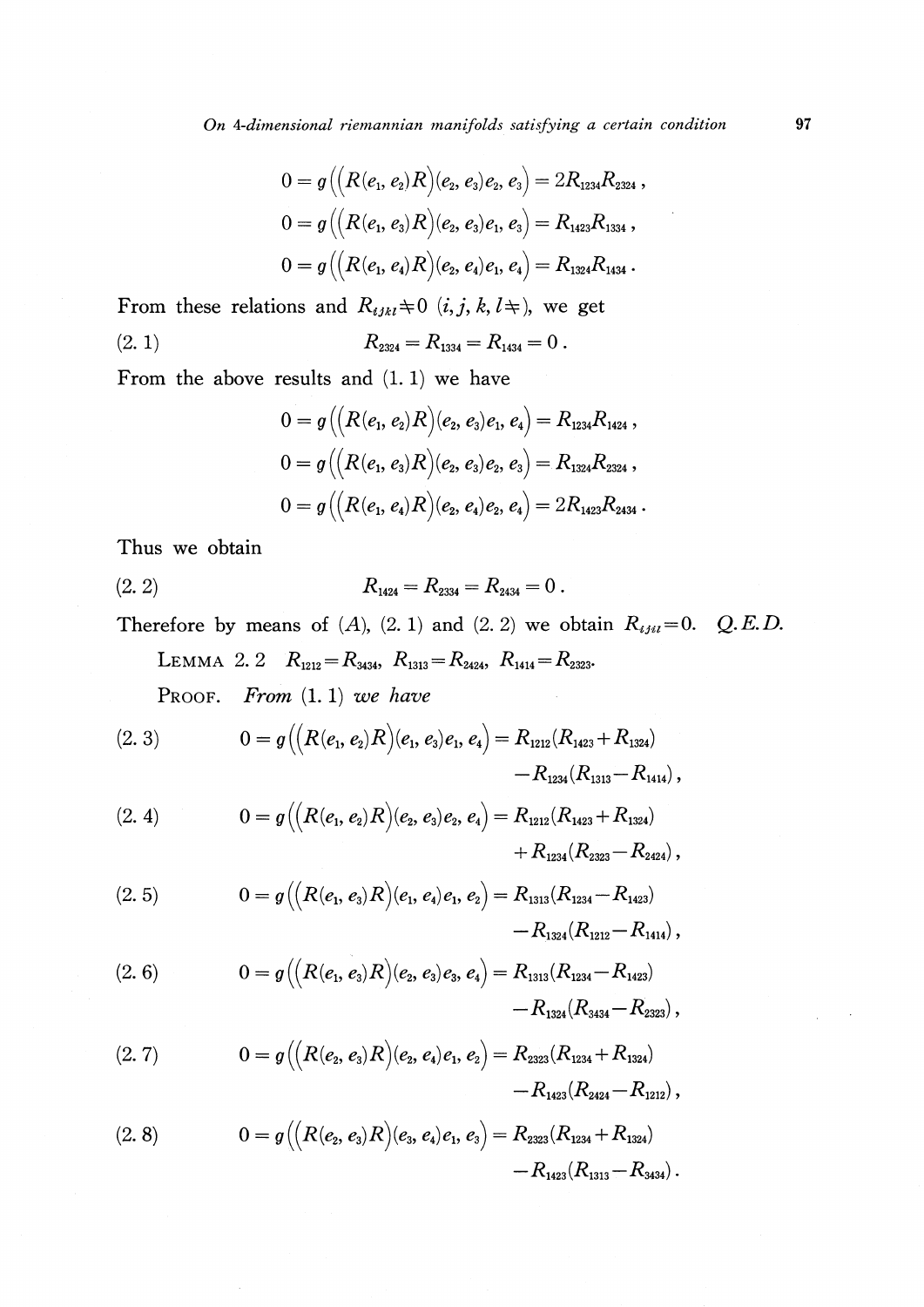From  $(2, 3)$  and  $(2, 4)$ , we have that

(2. 9)  $R_{2323}-R_{2424}+R_{1313}-R_{1414}=0$ .

From  $(2.5)$  and  $(2.6)$  we obtain that

(2. 10)  $R_{3434}-R_{2323}-R_{1212}+R_{1414}=0$ .

From  $(2.7)$  and  $(2.8)$  we have that

(2. 11)  $R_{1313}-R_{3434}-R_{2424}+R_{1212}=0$ .

From (2. 9), (2. 10) and (2. 11), we have

$$
R_{1313}=R_{2424}.
$$

Then by means of  $(2, 9)$ ,  $(2, 10)$  and  $(2, 11)$  it follows that

$$
R_{1414} = R_{2323}, \qquad R_{1212} = R_{3434}. \qquad Q.E.D.
$$

The following Lemma is well known.

<span id="page-3-0"></span>LEMMA 2.3. If  $nR_{ij}R^{ij}=R^{2}$ , then M is an Einstein space, where  $R_{ij}$ mean the components of Ricci tensor,  $n$  is the dimension of  $M$  and  $R$  the scalar curvature.

PROPOSITION 2.4.  $M$  is an Einstein space.

PROOF. By Lemma 2. 1. and [Lemma](#page-2-0) 2. 2. we obtain

$$
R_{j1} = 0 \t (j \neq l),
$$
  
\n
$$
R_{11} = R_{22} = R_{33} = R_{44}.
$$

Thus by [Lemma](#page-3-0) 2.3.,  $M$  is a Einstein space.

§ 3. Case of that one of  $\mathbf{R}_{ijkl}$  is equal to zero  $(i, j, k, l\pm)$ 

LEMMA 3.1. If  $R_{1234}=0$ , then  $R_{1212}=0$ .

PROOF. From  $R_{1234}=0$ , we get

$$
R_{1324}=R_{1423}(\pm 0).
$$

From 1. <sup>1</sup> we obtain

$$
0 = g\big(\big(R(e_1, e_2)R\big)(e_1, e_3)e_1, e_4\big) = R_{1212}(R_{1423} + R_{1324})
$$
  
=  $2R_{1212}R_{1324}$ .

Therefore we have  $R_{1212}=0$ . Q. E. D.

LEMMA 3. 2 If  $R_{1423}=0$ , then  $R_{2323}=0$ . PROOF. From  $R_{1423}=0$ , we get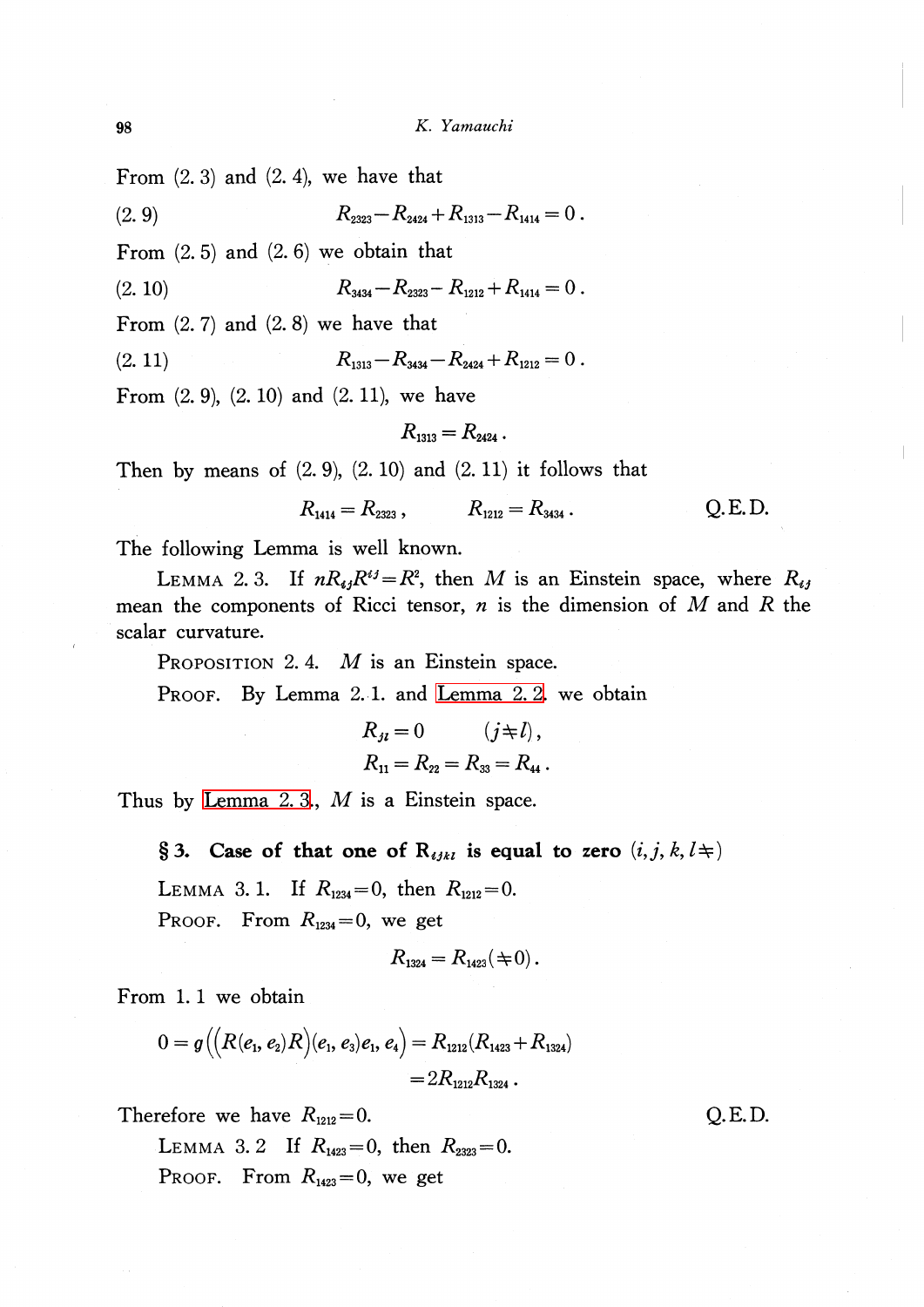On 4-dimensional riemannian manifolds satisfying a certain condition 99

 $R_{1234}=R_{1324}(\pm 0)$ .

From (1. 1) wehave

$$
0=g\big(\big(R(e_1,e_2)R\big)(e_2,e_3)e_2,e_3\big)=2R_{1234}R_{2324}\,,
$$

Thus we have  $R_{2324}=0$ . From the above result and (1. 1) we have

$$
\begin{aligned} 0 = g\big(\!\!\left(R(e_2,e_3)R\right)\!\!\left(e_2,e_4\right)\!e_1,e_2\big) & = R_{2323}(R_{1324}\!+R_{1234}) \\ & = 2R_{1234}\mathrm{R}_{2323}\,. \end{aligned}
$$

Therefore we obtain  $R_{2323}=0$ . Q.E.D.

PROOF. From  $R_{1324}=0$ , we get LEMMA 3. 3. If  $R_{1324}=0$ , then  $R_{1313}=0$ .

$$
R_{1234} = -R_{1423}(\pm 0).
$$

From (1. 1) we obtain

$$
0 = g\big(\big(R(e_1, e_3)R(e_1, e_4)e_1, e_2\big) = R_{1313}(R_{1234} - R_{1423})
$$
  
=  $2R_{1234}R_{1313}$ .

Thus we have  $R_{1313}=0$ . Q. E. D.

 $\S 4.$  Case of  $\mathrm{R}_{\text{ijkl}}=0$   $(i, j, k, l\pm).$ 

LEMMA 4.1.  $R_{ijii}=0$ .

PROOF. From  $(1.1)$  we obtain

$$
0 = g\left((R(e_1, e_2)R)(e_1, e_3)e_2, e_4\right) = R_{1212}R_{2334},
$$
  
\n
$$
0 = g\left((R(e_1, e_2)R)(e_1, e_3)e_3, e_4\right) = R_{1212}R_{2334},
$$
  
\n
$$
0 = g\left((R(e_1, e_2)R)(e_1, e_4)e_1, e_4\right) = 2R_{1212}R_{,1424},
$$
  
\n
$$
0 = g\left((R(e_1, e_2)R)(e_1, e_4)e_3, e_4\right) = R_{1212}R_{2434},
$$
  
\n
$$
0 = g\left((R(e_1, e_2)R)(e_2, e_3)e_3, e_4\right) = R_{1212}R_{1334},
$$
  
\n
$$
0 = g\left((R(e_1, e_2)R)(e_2, e_4)e_3, e_4\right) = R_{1212}R_{1434}.
$$

From these relations and  $R_{1212}\n\div 0$ , we have

$$
R_{2324}=R_{2334}=R_{1424}=R_{2434}=R_{1334}=R_{1434}=0.
$$

Therefore by means of (A) and above results we obtain  $R_{ijil}=0$ . Q.E.D.

 $\cdot$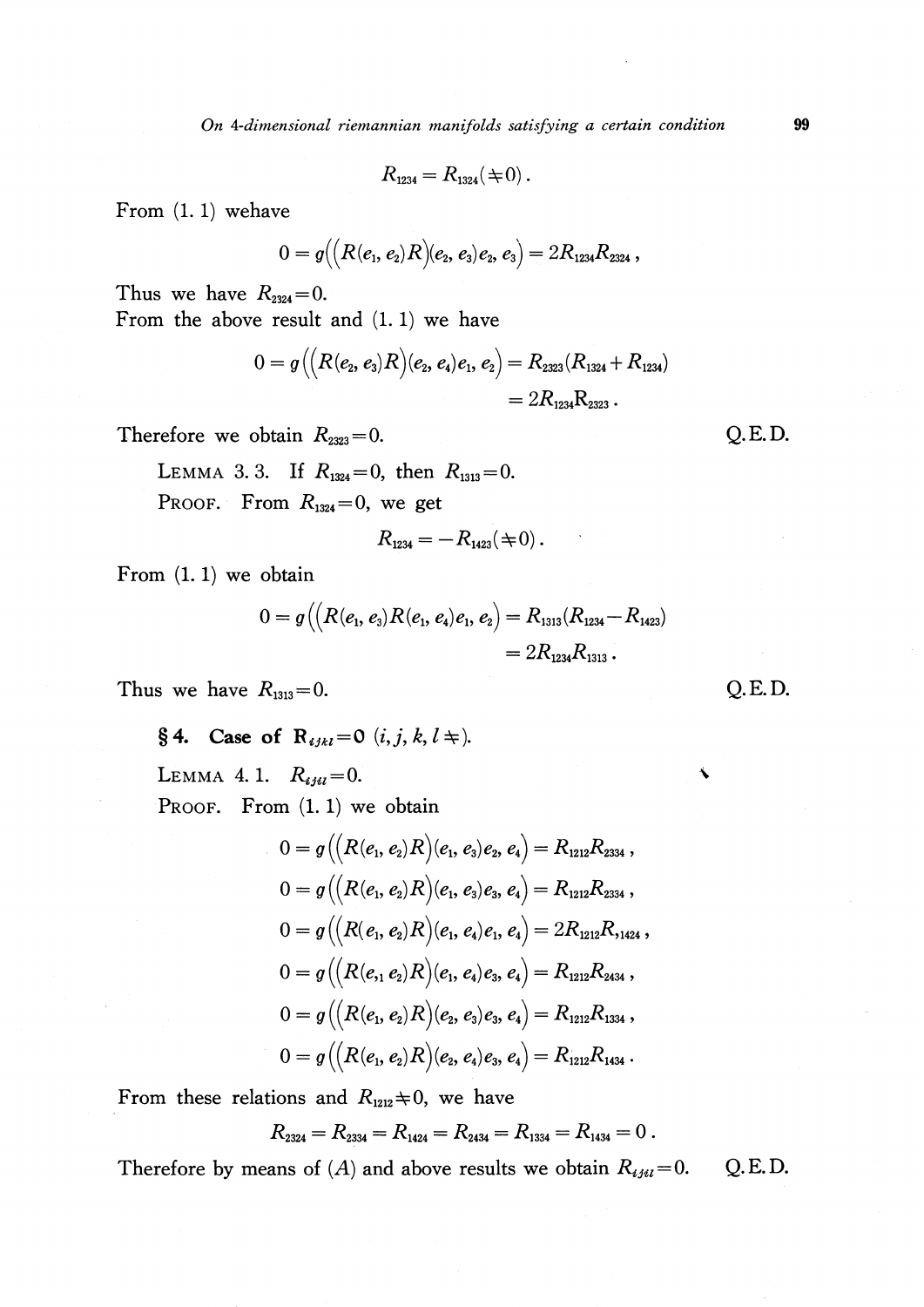<span id="page-5-4"></span>Lemma 4. 2  $R_{1313}=R_{2323}$  and  $R_{1414}=R_{2424}$ . PROOF. From  $(1, 1)$  we have

$$
0 = g\big(\big(R(e_1, e_2)R\big)(e_1, e_3(e_2, e_3) = R_{1212}(R_{2323} - R_{1313}),
$$
  
\n
$$
0 = g\big(\big(R(e_1, e_2)R\big)(e_1, e_4)e_2, e_4\big) = R_{1212}(R_{2424} - R_{1414}).
$$

Then from  $R_{1212}\n\neq 0$ , we have

$$
R_{2323} = R_{1313}, \t R_{2424} = R_{1414}. \t Q.E.D.
$$

LEMMA 4. 3.  $R_{1212}=R_{1313}=R_{1414}=R_{2323}=R_{2424}=R_{3434}.$ PROOF. From  $(1, 1)$  we have

$$
0 = g\big(\big(R(e_1, e_3)R\big)(e_1, e_4)e_3, e_4\big) = R_{1313}(R_{3434} - R_{1414}),
$$
  
\n
$$
0 = g\big(\big(R(e_1, e_3)R\big)(e_2, e_3)e_1, e_2\big) = R_{1313}(R_{1212} - R_{2323}),
$$
  
\n
$$
0 = g\big(\big(R(e_1, e_4)R\big)(e_2, e_4)e_1, e_2\big) = R_{1414}(R_{1212} - R_{2424}),
$$
  
\n
$$
0 = g\big(\big(R(e_1, e_4)R\big)(e_3, e_4)e_1, e_3\big) = R_{1414}(R_{1313} - R_{3434}).
$$

Thus, by means of  $R_{1313}\neq 0$ ,  $R_{1414}\neq 0$ , and [Lemma](#page-5-4) 4. 2., we have

$$
R_{1212} = R_{1313} = R_{1414} = R_{2323} = R_{2424} = R_{3434} .
$$
 Q.E.D

<span id="page-5-5"></span>PROPOSITION 4.4.  $M$  is a space of constant curvature. This proposition is proved without difficulty.

### \S 5. Proof of theorem

By Lemma 3. 1., 3. 2., and 3. 3., under the assumptions in the [Theorem,](#page-0-0) case of that one of  $R_{ijkl}$  is equal to zero does not occur  $(i,j,k,l\pm)$ . Therefore [Theorem](#page-0-0) is proved by proposition 2. 4. and [Proposition](#page-5-5) 4. 4.

#### Bibliography

- <span id="page-5-0"></span>[1] K. NOMIZU and K. YANO: Some results related to the equivalance problem in Riemannian geometry, United States-Japan Sem. Diff. Geom., Kyoto, 1965.
- <span id="page-5-1"></span>[2] K. NOMIZU: On hypersurfaces satisfying <sup>a</sup> certain condition on the curvature tensor, Tohoku Math. J., 20 (1968), 46-59.
- <span id="page-5-2"></span>[3] K. SEKIGAWA and H. TAKAGI: On the conformally flat spaces satisfying <sup>a</sup> certain condition on the Ricci tensor, Tohoku Math. J., 23 (1971), 1-11.
- <span id="page-5-3"></span>[4] K. SEKIGAWA and S. TANNO: Sufficient conditions for <sup>a</sup> Riemannian manifold